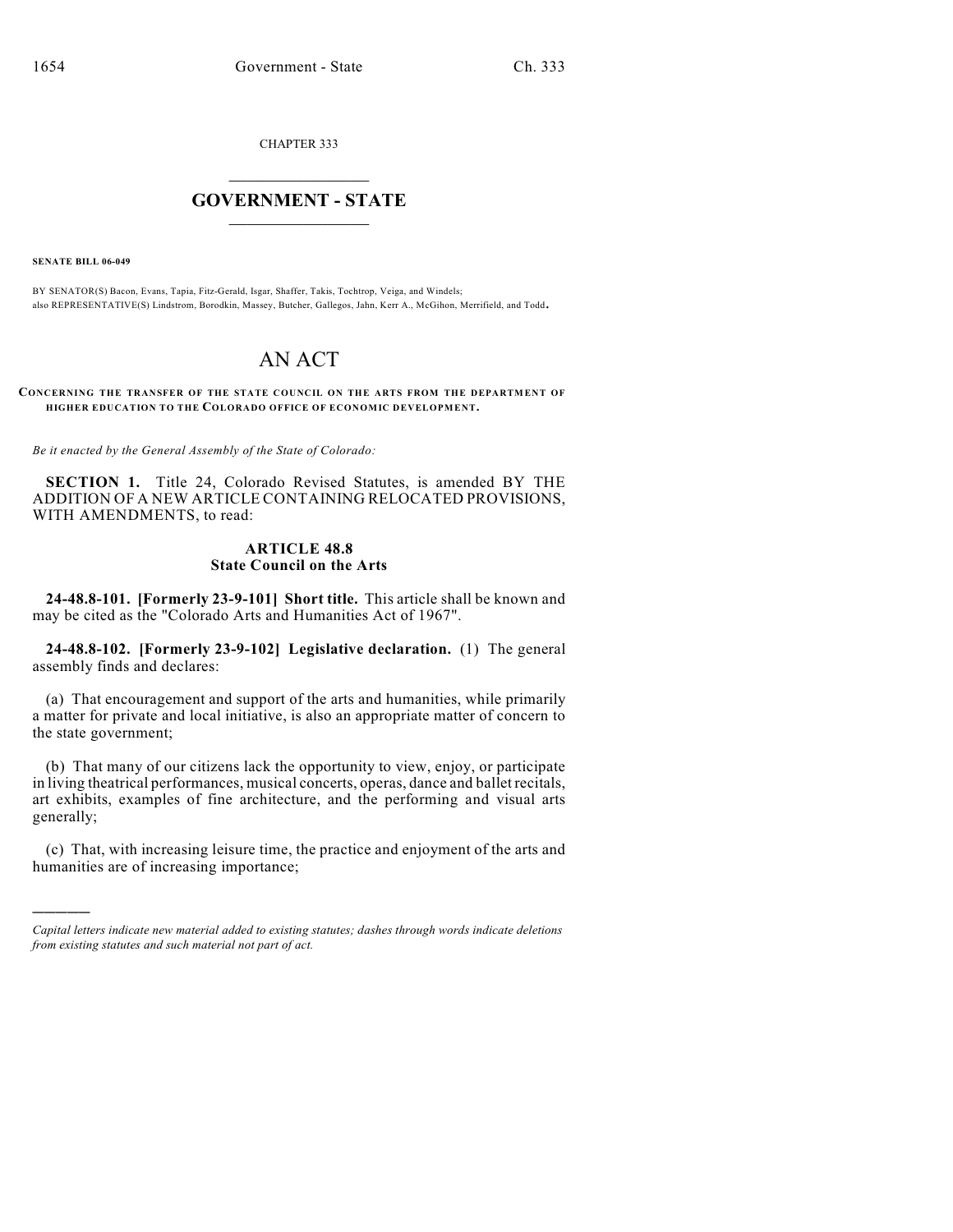(d) That many of our citizens possess talents of an artistic and creative nature which cannot be utilized to their fullest extent under existing conditions;

(e) That the general welfare of the people of the state will be promoted by giving further recognition to the arts and humanities as a vital part of our culture and heritage and as an important means of expanding the scope of our community life;

(f) That it is desirable to establish a state council on the arts and to provide such recognition and assistance as will encourage and promote the state's artistic and cultural progress;

(g) That it is the policy of the state to cooperate with private patrons, private and public institutions, and professional and nonprofessional organizations concerned with the arts and humanities to insure that the role of the arts and humanities in the life of our communities will continue to grow and to play an evermore significant part in the welfare and educational experience of our citizens and to establish the paramount position of this state in the nation and in the world as a cultural center;

(h) That all activities undertaken by the state in carrying out the policy set out in this section shall be directed toward encouraging and assisting, rather than in any way limiting, the freedom of artistic expression which is essential for the well-being of the arts and humanities.

**24-48.8-103. [Formerly 23-9-103] Establishment of council - members - term of office - chairman - compensation - transfer of functions.** (1) (a) There is hereby established within the department of higher education a state council on the arts, referred to in this article as the "council". THE COUNCIL SHALL REMAIN WITHIN THE DEPARTMENT OF HIGHER EDUCATION THROUGH JUNE 30, 2006. The council shall consist of eleven members, including the chairman, to be appointed by the governor. The members of the council shall be broadly representative of the major fields of the arts and humanities and shall be appointed from among private citizens who are widely known for their competence and experience in connection with the arts and humanities, as well as their knowledge of community and state interests. In making these appointments, the governor shall seek and consider those recommended for membership by persons or organizations involved in civic, educational, business, labor, professional, cultural, ethnic, and performing and creative arts fields, as well as those with knowledge of community and state interests. At least one such person from each area designated shall be a member of the council, the membership to include both men and women.

(b) (I) ON AND AFTER JULY 1, 2006, THE COUNCIL AND THE POWERS, DUTIES, AND FUNCTIONS OF THE COUNCIL ARE TRANSFERRED FROM THE DEPARTMENT OF HIGHER EDUCATION TO THE COLORADO OFFICE OF ECONOMIC DEVELOPMENT.

(II) ON AND AFTER JULY 1, 2006, EMPLOYEES OF THE COUNCIL WHOSE EMPLOYMENT IS DEEMED NECESSARY BY THE DIRECTOR OF THE COLORADO OFFICE OF ECONOMIC DEVELOPMENT SHALL BECOME EMPLOYEES OF THE COLORADO OFFICE OF ECONOMIC DEVELOPMENT. ANY EMPLOYEES TRANSFERRED TO THE COLORADO OFFICE OF ECONOMIC DEVELOPMENT WHO ARE CLASSIFIED EMPLOYEES IN THE STATE PERSONNEL SYSTEM SHALL RETAIN ALL RIGHTS TO THE PERSONNEL SYSTEM AND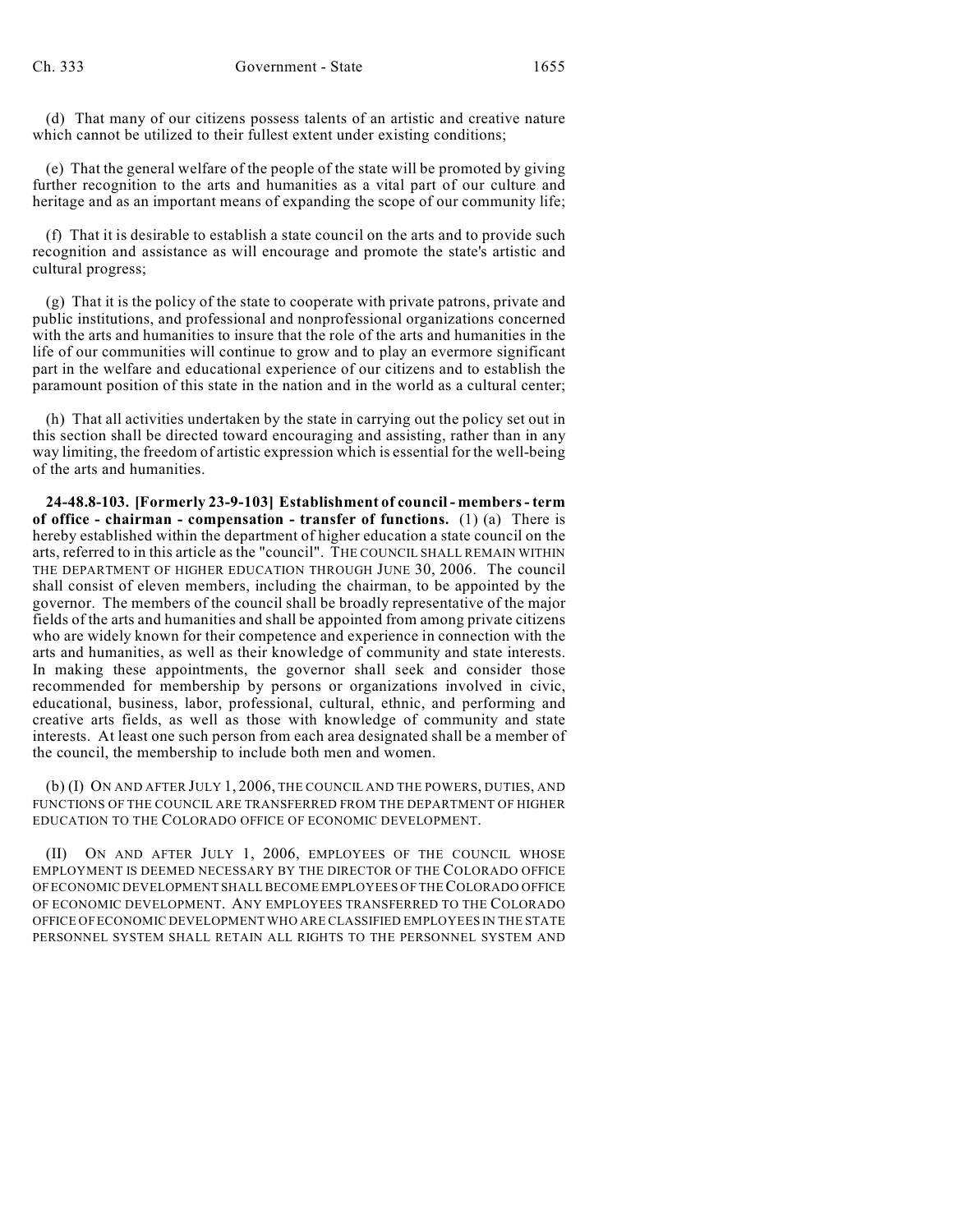1656 Government - State Ch. 333

RETIREMENT BENEFITS PURSUANT TO THE LAWS OF THIS STATE, AND THEIR SERVICES SHALL BE DEEMED TO HAVE BEEN CONTINUOUS. ALL TRANSFERS AND ANY ABOLISHMENT OF POSITIONS IN THE STATE PERSONNEL SYSTEM SHALL BE MADE AND PROCESSED IN ACCORDANCE WITH STATE PERSONNEL SYSTEM LAWS AND REGULATIONS.

(III) ON AND AFTER JULY 1, 2006, ALL ITEMS OF PROPERTY, REAL AND PERSONAL, INCLUDING OFFICE FURNITURE AND FIXTURES, BOOKS, DOCUMENTS, AND RECORDS OF THE COUNCIL, ARE TRANSFERRED TO THE COLORADO OFFICE OF ECONOMIC DEVELOPMENT AND BECOME PROPERTY THEREOF.

(2) On and after July 1, 1990, members appointed to the council, except the chairman CHAIRPERSON, shall hold office for terms of three years, commencing on July 1 of the year of appointment. Members of the council, except the chairman CHAIRPERSON, shall not be eligible to serve for more than two consecutive terms nor be eligible for reappointment to the council during the three-year period following the expiration of the second of two consecutive terms. Members of the council shall hold office until the expiration of the appointed terms or until successors are duly appointed. Any vacancy occurring on the council other than by expiration of term shall be filled by the governor by the appointment of a qualified person for the unexpired term.

(3) The governor shall appoint a chairman CHAIRPERSON of the council who is a person widely recognized for his OR HER knowledge, experience, and interest in the arts and humanities, as well as his OR HER knowledge of community and state interests. He OR SHE shall serve at the pleasure of the appointing governor, but not longer than six consecutive years, and shall not be eligible for reappointment during the three-year period following the expiration of such six-year period. He OR SHE shall advise the governor with respect to the development in the arts and humanities in the state of Colorado. If any vacancy occurs in the office of chairman CHAIRPERSON, the governor shall fill within sixty days the vacancy by the appointment of a qualified person in the same manner in which the original appointment was made.

(4) Members of the council shall serve without compensation, but each member shall be reimbursed for his OR HER necessary traveling and other expenses incurred in the performance of his OR HER official duties.

**24-48.8-104. [Formerly 23-9-104] Meetings of council - quorum.** The council shall meet at the call of the chairman CHAIRPERSON, but not less than twice during each calendar year. Five members of the council shall constitute a quorum. All meetings of the council shall be open and public, and all persons shall be permitted to attend any meeting of the council. The chairman CHAIRPERSON shall vote only in case of a tie on any question voted on by the council.

**24-48.8-105. [Formerly 23-9-104.5] Funding recommendations.** The chairman CHAIRPERSON of the council shall make funding recommendations to the governor and the general assembly for the operation of the council. The general assembly shall make annual appropriations, in such form as the general assembly shall determine appropriate, for the operation of the council.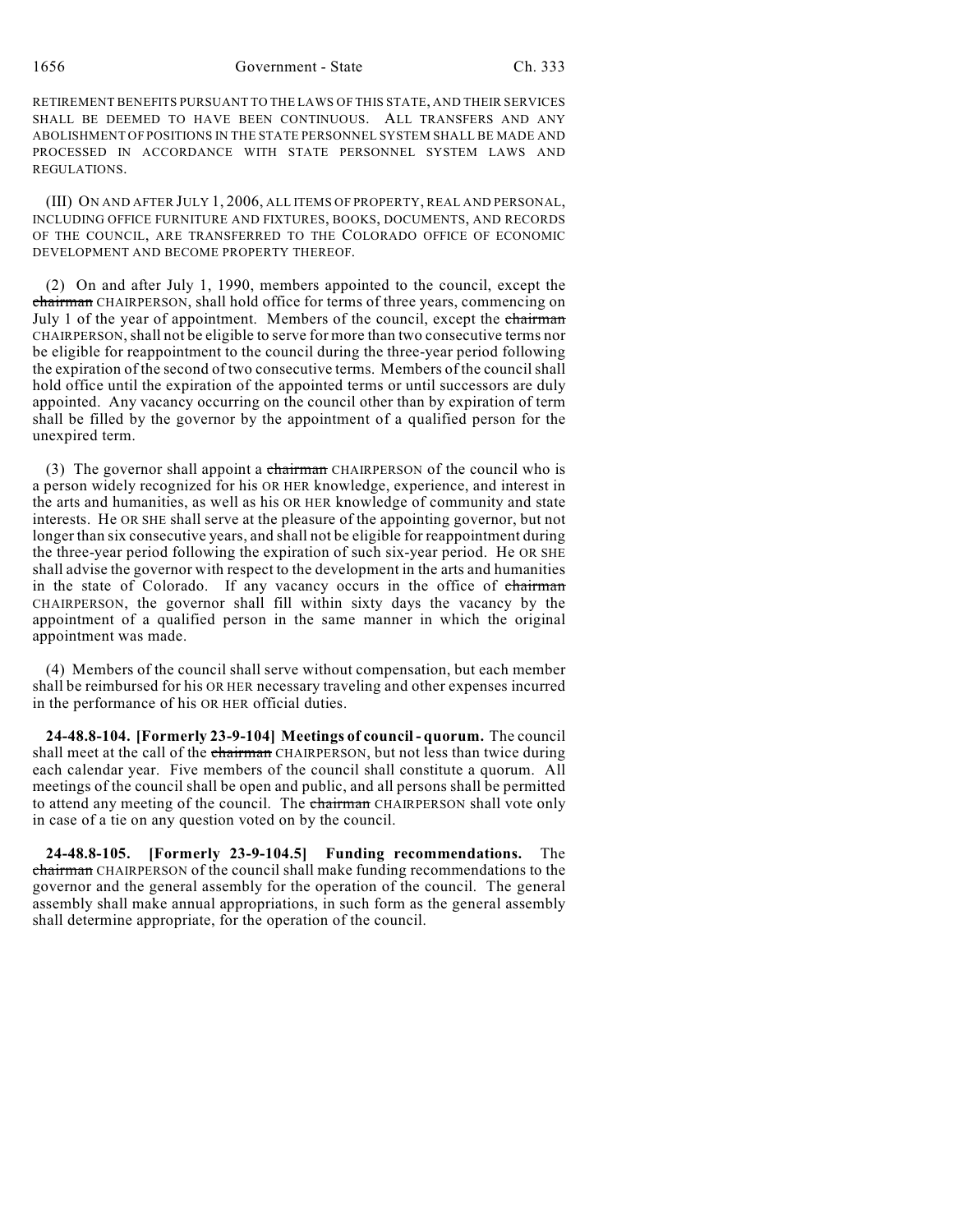**24-48.8-106. [Formerly 23-9-105] Powers of the council.** (1) The council has the powers necessary to carry out the duties imposed upon it by this article, including, but not limited to, the power:

(a) To employ such administrative, technical, and other personnel, subject to the constitution and state personnel system laws of this state, as may be necessary for the performance of its powers and duties;

(b) To hold hearings, make and sign any agreements, and perform any acts which may be necessary, desirable, or proper to carry out the purposes of this article;

(c) To request from any department, division, board, bureau, commission, or other agency of the state such reasonable assistance and data as will enable it properly to carry out its powers and duties under this article;

(d) To appoint such advisory committees as it deems advisable and necessary to the carrying out of its powers and duties under this article;

(e) To accept, on behalf of the state of Colorado, and expend any federal funds granted by act of congress or by executive order for all or any of the purposes of this article; except that the council may expend such funds only upon appropriation by the general assembly if the federal funds require matching state contributions or capital outlay or create a commitment for future state funding;

(f) To accept any gifts, donations, or bequests for all or any of the purposes of this article;

(g) To propose methods to encourage private initiative in the arts and humanities;

(h) To advise and consult with national foundations and other local, state, and federal departments and agencies on methods by which to coordinate and assist existing resources and facilities, with the purpose of fostering artistic and cultural endeavors toward the use of the arts and humanities both nationally and internationally, in the best interest of Colorado.

**24-48.8-107. [Formerly 23-9-106] Duties of the council.** (1) The duties of the council shall be:

(a) To stimulate and encourage throughout the state the study and development of the arts and humanities, as well as public interest and participation therein;

(b) To take such steps as may be necessary and appropriate to encourage public interest in the cultural heritage of our state and to expand the state's cultural resources;

(c) To encourage and assist freedom of artistic expression essential for the well-being of the arts and humanities;

(d) To assist the communities and organizations within the state in originating and creating their own cultural and artistic programs;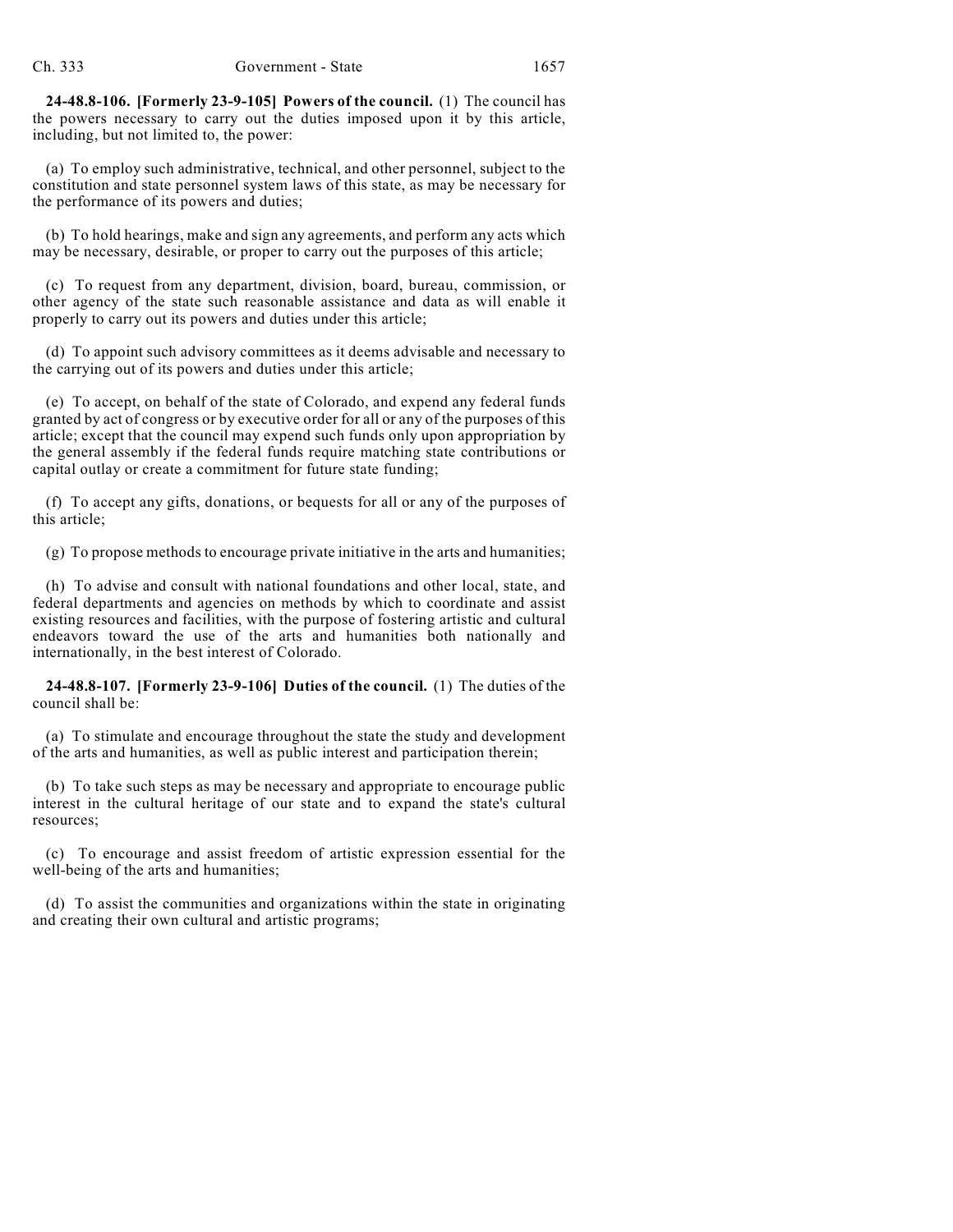1658 Government - State Ch. 333

(e) To make such surveys as may be deemed advisable of public and private institutions engaged within the state in artistic and cultural activities, including, but not limited to, humanities, music, theater, dance, painting, sculpture, photography, architecture, and allied arts and crafts, and to make recommendations concerning the appropriate methods to encourage participation in and appreciation of the arts and humanities in order to meet the legitimate needs and aspirations of persons in all parts of the state;

(f) To submit a report to the governor not later than ninety days after the end of each fiscal year and at such other times as the governor requests or the council deems appropriate.

**24-48.8-108. [Formerly 23-9-107] Interference by council prohibited.** In carrying out its duties and powers under this article, the council shall never by action, directly or indirectly, interfere with the freedom of artistic expression of the established or contemplated cultural programs in any local community or institution, nor shall it make any recommendations that might be interpreted to be a form of censorship.

**SECTION 2.** 24-1-114 (3) (a), Colorado Revised Statutes, is amended to read:

**24-1-114. Department of higher education - creation - repeal.** (3) The department of higher education shall include the following divisions:

(a) (I) State council on the arts, created by article 9 of title 23, C.R.S. Its powers, duties, and functions are transferred by a **type 2** transfer to the department of higher education as a division thereof.

(II) THIS PARAGRAPH (a) IS REPEALED, EFFECTIVE JULY 1, 2006.

**SECTION 3.** 24-1-137, Colorado Revised Statutes, is amended to read:

**24-1-137. Effect of decrease in the length of terms of office for certain state boards, commissions, authorities, and agencies.** Persons who are holding office on June 15, 1987, and who were appointed to terms of office pursuant to sections 11-2-102, 12-4-103, 12-22-104, 12-32-103, 12-33-103, 12-36-103, 12-40-106, 12-60-102, 22-80-104, 23-9-103, 23-15-104, 23-40-104, 23-41-102, 24-32-706, 24-42-102, 25-25-104, 29-1-503, 29-4-704, 34-60-104, 35-41-101, 35-65-401, 35-75-104, 39-2-123, and 40-2-101, C.R.S., as said sections existed prior to June 15, 1987, shall continue to serve in such office, but such service shall be at the pleasure of the governor who may appoint a replacement to serve for the unexpired term of any member. However, if the governor has not appointed any such replacement on or before November 15, 1987, then the person who is holding such office on June 15, 1987, shall no longer be subject to replacement pursuant to this section but shall be subject to whatever removal provisions may otherwise apply for such office. Any such member for whom a replacement has been appointed shall continue to serve until his or her successor is duly qualified. Appointments to new terms of office made after June 15, 1987, shall be made for terms of four years as prescribed by law; except that such provision shall not apply to terms of office of persons appointed pursuant to section 23-9-103, C.R.S., AS IT EXISTED PRIOR TO JULY 1, 2006, OR TO SECTION 24-48.8-103, WHICH IS THE FORMER SECTION 23-9-103,